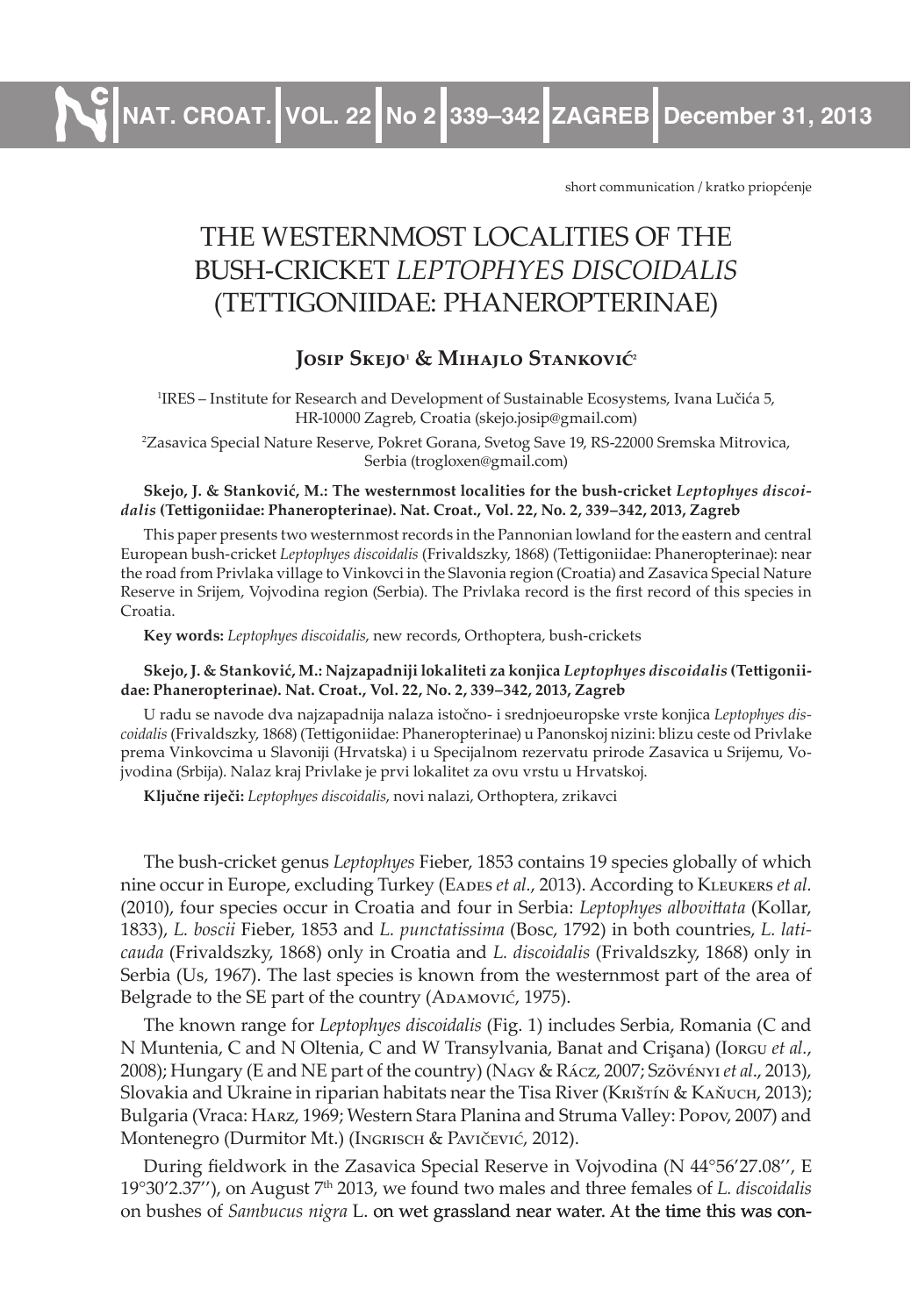

**Fig. 1.** General distribution of *Leptophyes discoidalis* according to published data (orange) reviewed in text and rough position of the new localities in Serbia and Croatia (MN=Montenegro).

sidered the westernmost locality for the species. In October, the first author identified samples of Orthoptera collected by Nikola Tvrtković, on July 7<sup>th</sup> in a lowland forest edge on a *Sambucus ebulus* L. thicket near a channel of the Bosut River, on the road from Privlaka village to Vinkovci (N 45°13'10.64'', E 18°47'9.24''; 50 km W of Zasavica), Croatia. After identification, it became evident that among the material there were two females of *L. discoidalis.* This finding is now the westernmost locality for the species and also a new-bush cricket species for the known Orthoptera fauna of Croatia (cf. Us, 1967). Authors who investigated the Orthoptera fauna in North-East Croatia (Eastern Slavonia, Srijem and Baranja) earlier (Graber, 1870; Pongracz, 1944) did not find this species.

Males of *L. discoidalis* differ from males of other European species primarily in the shape of the cerci: very broad in the base and then suddenly narrowing at 3/4 of their length (Kleukers *et al.*, 2010). Females of *L. discoidalis* are very similar to those of *L. boscii*, and both differ from other European members of this genus primary in having a



**Fig. 2**. Female tegmina: A – *Leptophyes boscii* (19.08.2013. Ćićarija Mt.: Dol, 790 m a.s.l., leg. J. Skejo & N. Tvrtković), B – *Leptophyes discoidalis* (07.08.2013. Zasavica, leg. J. Skejo & M. Stanković)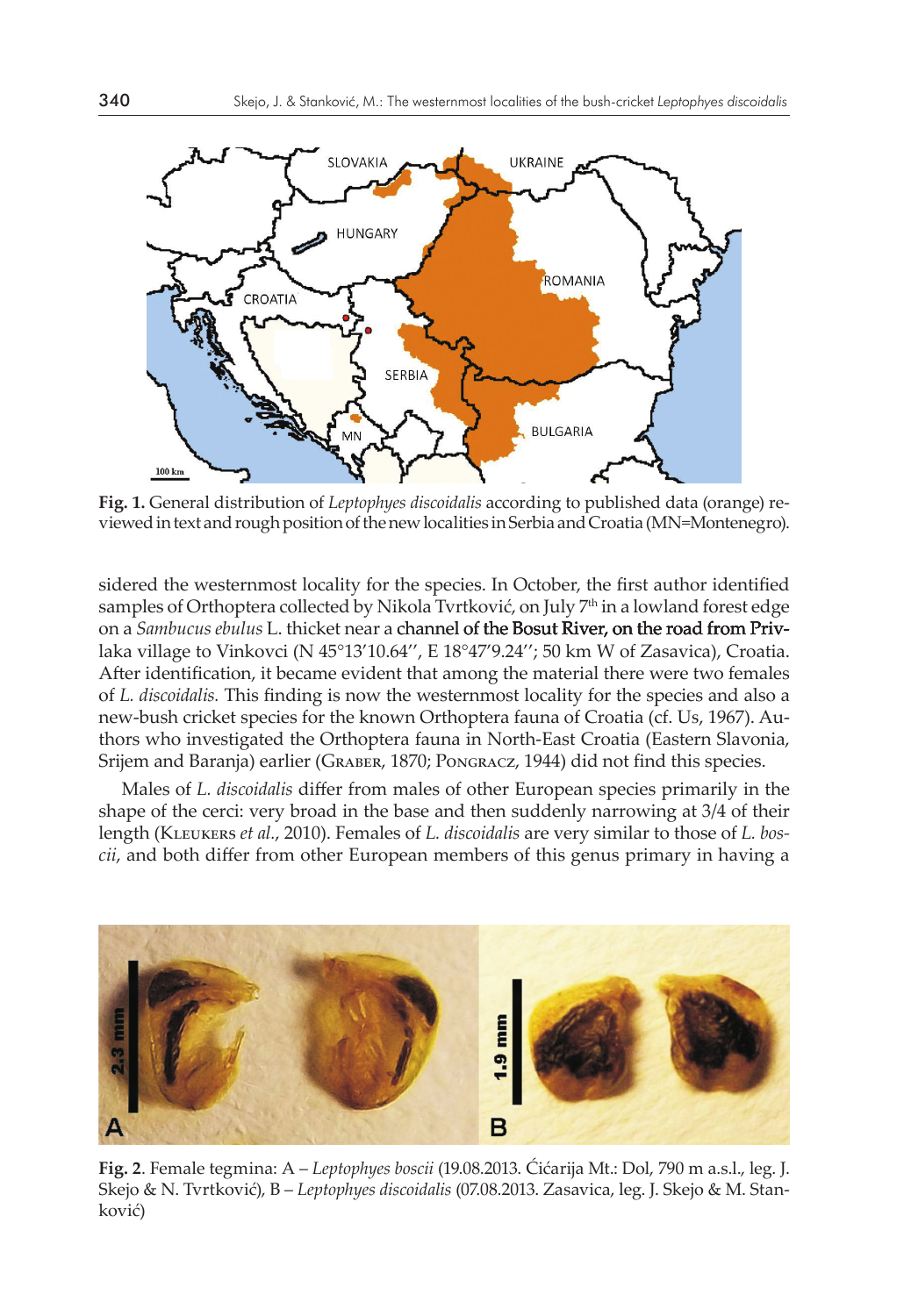notch at the base of the ovipositor. According some keys, it is not possible to distinguish females of these two species (Kleukers *et al.*, 2010; Massa *et al.*, 2012), but there is one useful character (Heller, in litt.): the tegmina coloration. Females of *L. boscii* have two black stripes on the tegmina (Fig 2. A) and females of *L. discoidalis* have one black blotch (Fig 2. B). Heller (in litt.) has proven that this character is significant after checking large sample. We were able to confirm this, comparing specimens of *L. boscii* from many localities in Croatia with our first *L. discoidalis* specimens. This character is applicable also in males.

We will focus our future investigations on the clarification of the distribution and ecology of *L. discoidalis* in other parts of Eastern Slavonia and the Croatian part of Baranja, all in the border area of the Eastern Pannonian and Balkan moesian forest communities (Vukelić, 2012) and remnants of forest-steppe-like habitats – also habitats of some other eastern species like the European souslik (*Spermophilus citellus*) and the lesser mole rat (Nannospalax leucodon) (PETROV, 1996).

## TAXONOMIC NOTE

Since Frivaldszky's paper *Magyarországi Egyenesröpüek magánrajza* (*Monographia Orthopterorum Hungariae*) was written in 1867, but published in 1868 in XII. Szám of Magyar Tudományos Akadémia in Pest (Budapest), according to article 21.6. of the International Code of Zoological Nomenclature (1999) the date of publication is valid, *id est* 1868. The author's correct name is Frivaldo extends as published in his paper (1868), not FRIVALDSKY as written in the majority of papers and in the Orthoptera Species File database (consulted on October 9<sup>th</sup> 2013).

## ACKNOWLEDGEMENTS

We are grateful to Nikola Tvrtković (Zagreb) for collecting the specimens near Vinkovci and his preliminary suggestions and corrections of the manuscript. This paper contains part the results of the project *Inventarisation of Orthoptera of the Zasavica Special Nature Reserve*, funded by Pokret Gorana and the *Josif Pančić Biology and Ecology* Students' Scientific Research Society, to whose members and presidents we are deeply thankful, especially to Milica Savić who invited the first author to apply for the project. Special thanks to Marko Slobodan Ivković for providing the necessary literature on Serbian Orthoptera, and to Klaus-Gerhard Heller (Erlangen) for useful information about his identification practice of the European *Leptophyes* species. We are grateful to the anonymous reviewers.

*Received October 17, 2013*

### **REFERENCES**

- Adamović, Ž., 1975: Pregled vrsta Mantodea i Saltatoria nađenih u SR Srbiji. Zbornik radova o entomofauni SR Srbije. Serbian Academy of Sciences and Arts, Beograd, **1**, 9–84. (in Serbian)
- Eades, D. C., Otte, D., Cigliano, M. M. & Braun, H., 2013: Orthoptera Species File Online. Version 5.0/5.0 downloaded on October 9<sup>th</sup> 2013 from <orthoptera.speciesfile.org>
- Frivaldszky, J., 1868: Magyarországi Egyenesröpüek magánrajza (Monographia Orthopterorum Hungariae), 201 pp. [in Hungarian with Latin descriptions], In: Gyla, G. (ed.): Értekezések a Természettudomány osztály Köréböl, XII. Szám, Magyar Tudományos Akadémia, Pest.